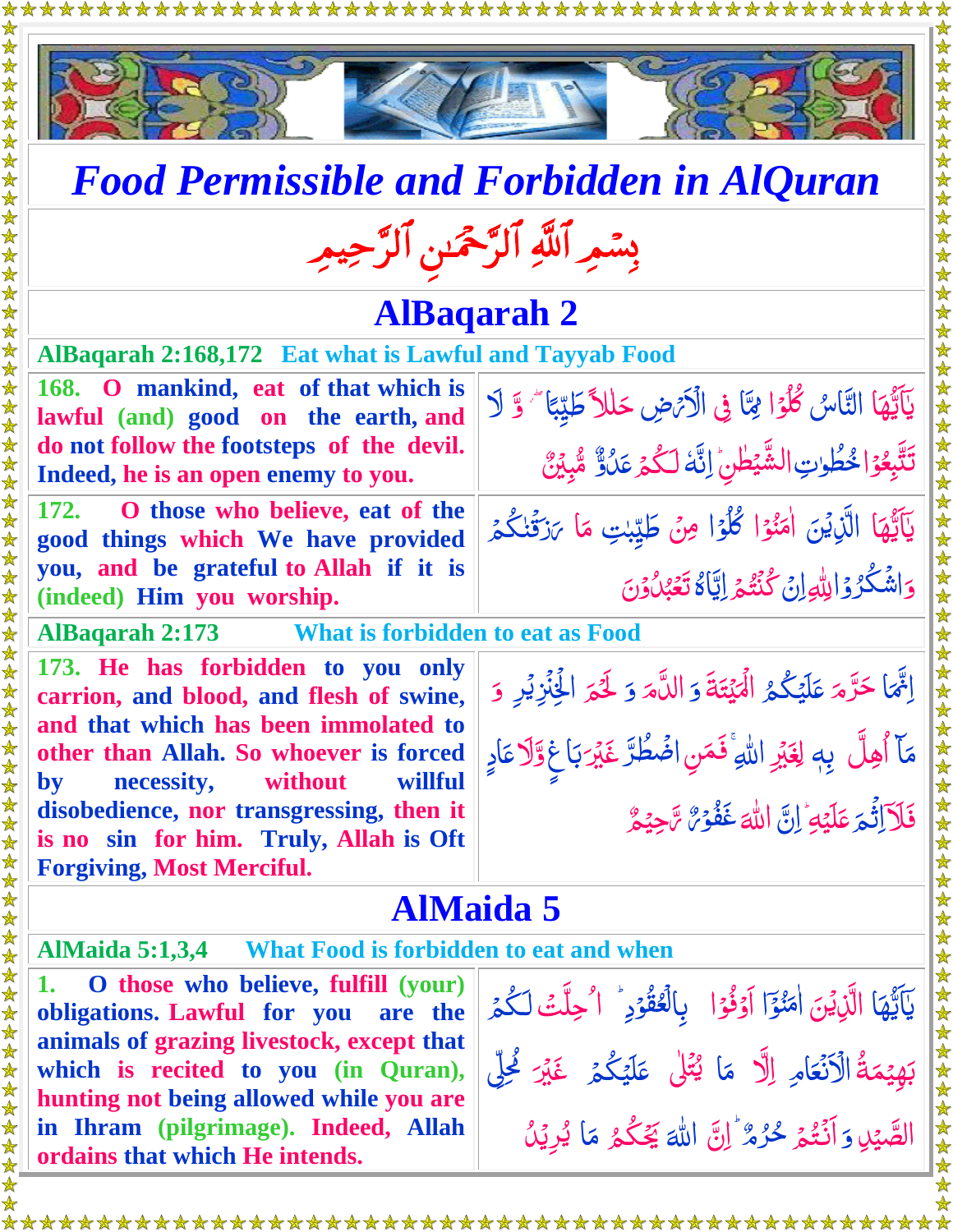**3. Forbidden to you are carrion, and blood, and the flesh of swine, and that which has been slaughtered for other than Allah, and (the animals) killed by strangling, and killed by a violent blow, and died of falling, and killed by (the goring of) horns, and that which has been eaten by a wild animal, except that which you slaughter (before its death), and that which has been sacrificed on stone altars, and that you seek luck by the divining arrows. That is abomination. This day those who disbelieve are despaired of your religion, so do not fear them, and fear Me. This day I have perfected for you your religion, and completed upon you My favor, and have chosen for you AlIslam as religion. So he who is forced by severe hunger, with no inclination to sin, then indeed, Allah is Oft Forgiving, Most Merciful.**

**4. They ask you (O Muhammad) what has been made lawful for them. Say: "Lawful for you are (all) good things. And that which you have trained of hunting animals as hounds (to catch), you teach them of what Allah has taught you. So eat of that which they catch for you, and mention Allah's name upon it, and fear Allah. Indeed, Allah is swift in reckoning."**

**AlMaida 5:5 Food of People of Book is lawful to eat 5. This day (all) good things have been made lawful for you. And the food of those who were given the Book is lawful for you, and your food is lawful for them. And the virtuous women from among the believers, and the virtuous women among those who were given the** 

حُرِّمَتْ عَلَيۡكُمُ ۗ الۡمَيۡتَةُ ڒ ُّ **مُ** ر<br>پ لَيْہِ<br>م لبا<br>الم الۡمَیۡتَةُ <u>ُ</u> و دَم ال الم<br>المراجع ِّبَ <u>َ</u> وَلَّحُمُ الْحِنْزِيْرِ **مُ** <u>ُ</u> وَ مَاَ م<br>م م اُهِلَّ لِ<del>غَ</del>بْرِ الل<sub>َّٰہِ</sub> بِهٖ ل <u>ُ</u> وَ الْمُنْخَنِقَةُ نِ ر<br>ا وَ الۡمَوۡقُوۡذَةُ <u>أ</u> نُو<br>فا <u>ُز</u> <u>ُ</u><br>ا وَالْهُنْزَدِّيَةُ رو<br>ا ز ا<br>تر الَّكْتَرَدِّيَةُ ر<br>ا <u>ُ</u><br>ا ة و َ ح ِطي َ الن رو<br>ا ֞֞׆<br>֡ <u>ئڈ</u> َ وَ مَاَ مَآ أَكَلَ السَّبْعُ اِلَّا **گر**<br>ح ر<br>أ Ĩ م<br>م ما ہ<br>گ ذَكَّيْتُم<sup>َّ ت</sup>َ ر<br>ا لَيْنَ<br>م <u>َ</u> و ا م<br>م مَا ذُبِحَ عَلَى النُّصُبِ <u>ُ</u> نا<br>مُمَّا ڋ َ وَ أَنْ تَسْتَقُسِمُوْا ֪֦֪֦֪֦֪֦֪֪֦֪֪֦֞֝֝֝֝֝֝֟֓֟֓֟֓֟֓֟֓֟֓֟֓֟֓֟֓֟֓֟֓֟֓֟֓֟֓֟֓֟֓֟֡֟֟֟ <u>أ</u> ُّ <u>ú</u> ت بِالۡأَزۡلَامِ ۚ ذٰلِكُمۡ فِسۡنٌۢ ہ<br>گ ل Į فِسَق ر<br>م م و <u>ُز</u> اَلۡيَوۡمَ يَبِسَ الَّزِيۡنَ كَفَرُوۡا ِ<br>م∕م  $\tilde{\zeta}$ <u>ُ</u> ر<br>ر  $\frac{1}{2}$ مِنۡ دِيۡنِكُمۡ فَلَا تَّغۡشَوۡهُمۡ وَ ۔<br>گ ֦֦֦֦֦֦֦֦֦֦֦֦֦֦֦֦֦֦֦֦֦֧֦֦֦֦֦֦֦֦֦֦֦֦֦֦֦֦֞֝֝֝֝֝֝֝֝֝֓֝֟֓֟֓֓֞֓֟֓֓֞֓֟֓֓֞ ر<br>گ <u>ه</u> <u>ُ</u><br>ُ وَ اخْشَوْنِ <u>ُ</u><br>ُ ر<br>ا م و <u>أ</u> اَلۡيَوۡمَ اَکۡمَلۡتُ ۖ<br>ا ۔<br>ا ڷػؙ۠ۿؘڔؽؘ<mark>ڹ</mark>ؘػؙ۠ۿ اب<br>ا ۔<br>ا اُ<br>ُ وَ اَ<sup>ت</sup>َمَمۡتُ عَلَيۡكُمۡ نِعۡمَتِن<sub>َ</sub> ۔<br>ا ں<br>پ  $\tilde{a}$ ن**غ**متى دَ *تاضِيْتْ* <u>ل</u><br>ك *ئاخبى*يىشى **مُ** َُّكم ل الْاِسْلَامَ دِيْنًا ؕ فَمَنِ اضۡطُرَّ فِىۡ مِخۡمَصَةٍ غَيۡرَ Ĩ اُ<br>ا رّ <u>مَ</u> مُتَجَانِفٍ لِّأِثُمِ ِ<br>ُنگر  $\sum_{i=1}^{n}$ لِّأْتُمِ ۚ فَاِنَّ  $\ddot{\cdot}$ َ هّلِل ا  $\tilde{\mathbf{J}}$ ۼ<mark>ۿ</mark>۫ۅ<sup>ڕ</sup>۠ ؆ڿؽ<sup>ۄ</sup>۠ <u>أ</u> ُّ ِسَّحِي<sub>ْ</sub><br>سَاحِيْهِ رَ<br>پ  $\tilde{J}$ 

<u>أ</u> يَسۡـَلۡوۡنَكَ مَاٰذَاۤ  $\mu$ <u>ú</u> ر<br>م مَاذَاأُجِلَّ لَهُمۡ ۚ قُلۡ اُحِلَّ لَكُمُ الطَّيِّبٰتُۢ ۔<br>ا ُّ **ٔ** اب<br>ا ِب آراوا<br>د <u>َ</u> و ا م<br>م مَا عَلَّمۡتُمۡوِّسَ الْجَوَارِحِ ر<br>گ **ُوَ** ر<br>أ Ž الْجَوَارِحِ مُكَلِّبِينَ تُعَلِّمُوۡهُنَّ ِ<br>ُنگر  $\ddot{\cdot}$ ن<br>ک <u>ُز</u> ُّ تُعَلِّمُوۡهُنَّ مِمَّا  $\frac{5}{2}$ **ک** مَكْثُر عَلَّمَكُمُ اللَّهُ ۚ فَكُلُوۡۤا لَئِنَّآ <u>مُ</u> <u>أ</u>  $\frac{1}{2}$ ا<br>ا  $\frac{1}{2}$ لِمَّآ اَمۡسَكۡنَ عَلَيۡكُمۡ ۖ ۔<br>ا ر<br>ایل <u>ُ</u> وَاذْكُرُوا ر<br>ر اسْمَ الل<mark>َّهِ عَلَيْهِ</mark> یک<br>نا وَاتَّقُوا ألما اللَّ<mark>اءُ</mark> إِنَّ Ï ا للْةَسَرِيْحُالْجِسَابِ ا **ُ** الْمِيہ

ر<br>ا م و <u>أ</u> ایگر<br>مو اَلۡيَوۡمَ اُحِلَّ لَكُمُ الطَّيِّبٰتُٰ **گر** ا<br>ا ِب آراوا<br>د <u>ُ</u><br>ا وَطَعَاهُ الم<br>المراجع َ َطع َ ۡن َِذي ال  $\tilde{\zeta}$ وَتُوا ش<br>لا ت <u>ُ</u><br>ُ اُّ <u>َ</u> الكِتٰبَ حِلُّ لَّكُمۡ َ ֧֚֚֝ ہ<br>گ ت<br>ا <u>ُ</u> وَ طَعَامُكُمْ ہ<br>گ ِ<br>ا طَعَامُكُمۡ حِلٌّ لِّكُمۡ ۚ ہ<br>گ ُّ وَالْمُحۡصَنٰتُ مِنَ الۡمُؤۡمِنٰتِ ر<br>ا ֧֦֧֦֧֦֧֦֧֦֧֦֧ׅ֚֝֜֝֬<br>֧֚֚֝ ُمُّ وَالْمُحْصَنٰتُ مِنَ ُمُ الَّذِينَ<br>اللَّذِينَ  $\tilde{\zeta}$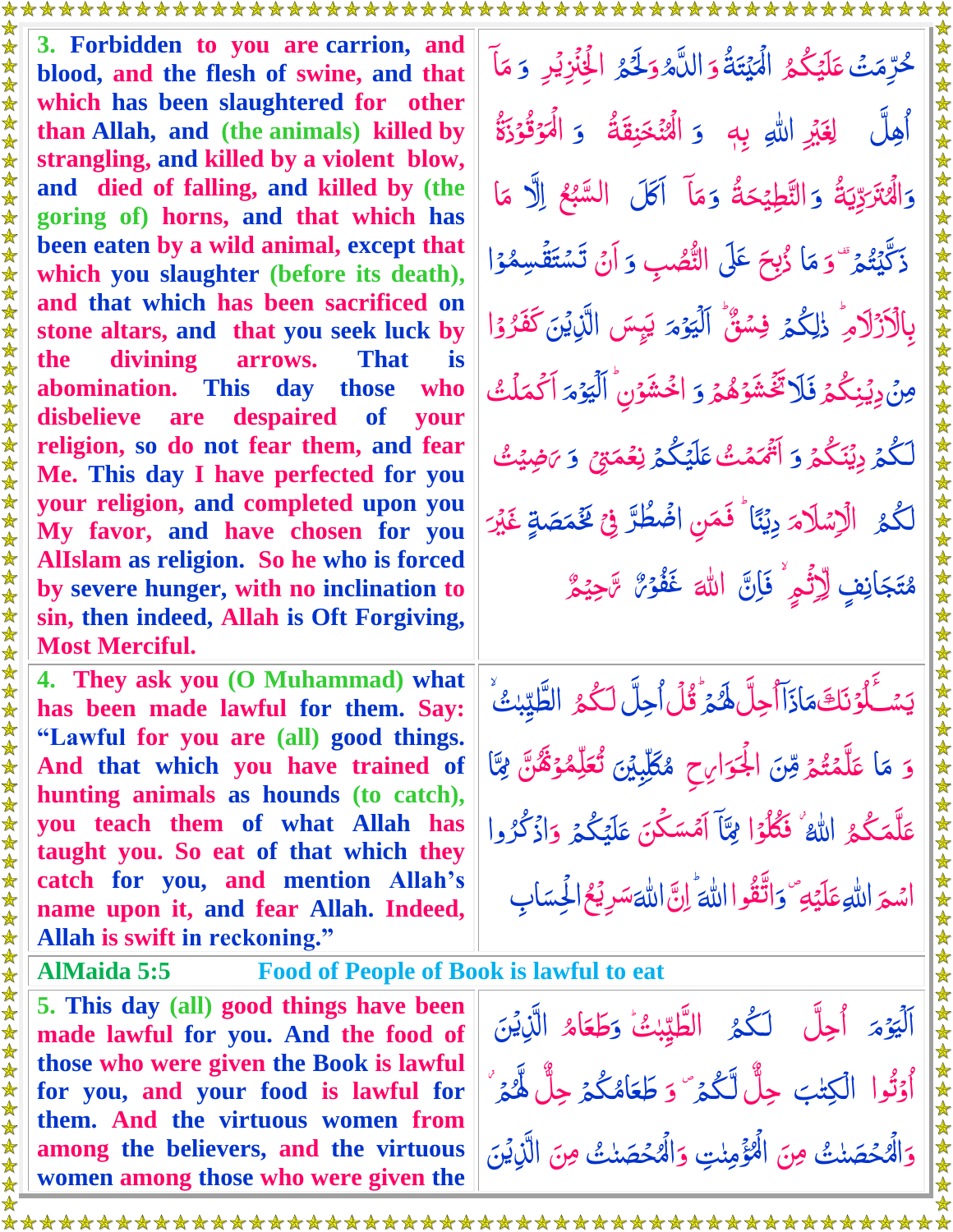| *******************                                                                                                                                                                                                                                     |                                                                                                                                                             |  |
|---------------------------------------------------------------------------------------------------------------------------------------------------------------------------------------------------------------------------------------------------------|-------------------------------------------------------------------------------------------------------------------------------------------------------------|--|
| 女女女女<br>Book before you (are lawful to you in<br>marriage), when you give them their<br>bridal gifts, desiring chastity, not illegal<br>sexual intercourse, nor<br>taking as                                                                            | أَوْتُوا الْكِتٰبَ مِنْ قَبْلِكُمْ إِذَآ الْيَتُمُوۡهُنَّ أَجُوۡهَشَّ<br>كْحُصِنِيْنَ غَيْرَمُسْفِحِيْنَ وَلَا مُتَّخِذِينَ أَخْدَانٍ ۚ وَمَنْ              |  |
| 女女女女女女女女女女女女女女女女女女<br>(secret) lovers. And whoever denies the<br>faith, then indeed worthless is his work.<br>And he, in the Hereafter, will be among<br>the losers.                                                                                    | يَّكَفُرُ بِالْإِيِّمَانِ فَقَلْ حَبِطَ عَمَلُهُ ۙ وَهُوَ فِي الْأَخِرَةِ                                                                                   |  |
|                                                                                                                                                                                                                                                         | مِنَ الْحَسِرِيْنَ                                                                                                                                          |  |
| <b>AlAnaam 6</b><br><b>AlAnaam 6:118,119</b><br><b>Eat all permissible Food when Allah's</b><br>name is mentioned                                                                                                                                       |                                                                                                                                                             |  |
| <b>118.</b><br>So eat of that on which Allah's<br>name has been mentioned, if you are<br>believers in His revelations.                                                                                                                                  | فَكُلُوَ الثّاَذُكِرَ اسْمُ اللّهِ عَلَيْهِ إِنَّ كُنْتُمْ بِالْيَتِهِ مُؤْمِنِينَ                                                                          |  |
| 女女女女女女女女女<br>119. And what is it with you that you<br>do not eat of that on which Allah's<br>name has been mentioned, and indeed                                                                                                                        | وَمَا لَكُمْ أَلَّا تَأْكُلُوْا مِمَّا ذُكِرَاسُمُ اللَّهِ عَلَيْهِ وَ                                                                                      |  |
| He has explained in detail to you what<br>$\bigstar$<br>is forbidden to you, except that to which<br>you are compelled. And indeed, many                                                                                                                | قَلْ فَصَّلَ لَكُمْ مَّا حَرَّمَ عَلَيْكُمْ إِلَّا مَا افْمَطُرِيْتُمْ<br>اِلِيَّةِ وَ اِنَّ كَثِيْرًا لَيْضِلُّوْنَ بِأَهُوَ أَبِهِمْ بِغَيْرِ ۚ عِلْمِرَٰ |  |
| 女女女女女女女女女女女女女女女女女女<br>do lead (others) astray by their own<br>desires without knowledge. Indeed,<br>your Lord, He knows best of the<br>transgressors.                                                                                                   | ِ<br>إِنَّ يَهَّكَ هُوَ أَعْلَمُ بِالْمُعْتَدِيْنَ                                                                                                          |  |
| <b>AlAnaam 6:121</b><br>Do not eat from that food upon which<br>Allah's name is intentionally not mentioned                                                                                                                                             |                                                                                                                                                             |  |
| 121. And do not eat of that on which<br>Allah's name has not been mentioned,<br>and for sure it is abomination. And                                                                                                                                     | وَلَا تَأْكُلُوْا ۚ فِمَّا ۚ لَمْ يُذۡكَرِ اسۡمُ اللَّهِ عَلَيۡهِ وَ اِنَّهَٰ                                                                               |  |
| indeed, the devils do inspire to their<br>friends to dispute with you. And if you                                                                                                                                                                       | لَفِسْنٌ وَ إِنَّ الشَّيْطِيْنَ لَيُوْحُوْنَ إِلَى أَوْلِيَآبِهِمْ                                                                                          |  |
| obey them, you would indeed be those<br>who associate others (with Him).                                                                                                                                                                                | لِيُجَادِلُوۡكُمۡ ۚ وَ إِنۡ اَطَعۡتُمُوۡهُمۡ إِنَّكُمۡ لَّأَشۡلِ كُوۡنَ                                                                                     |  |
| 女女女女女女女女女女女女<br>AlAnaam 6:121 All produce growing from earth are permissible to eat<br>141. And it is He who produces gardens<br>trellised and non trellised, and the date<br>palms, and crops of divers flavor, and<br>the olive, and the nomegranate. | وَ هُوَ الَّذِيِّ اَنۡشَآ جَنّٰتِ مَّعۡرُوۡشَٰتِ وَّغَيۡرَ مَعۡرُوۡشَٰتِ                                                                                    |  |

#### **AlAnaam 6:121 Do not eat from that food upon which Allah's name is intentionally not mentioned**

女女女女女女女女女女女女女女女女女女

**141. And it is He who produces gardens trellised and non trellised, and the date palms, and crops of divers flavor, and the olive, and the pomegranate,**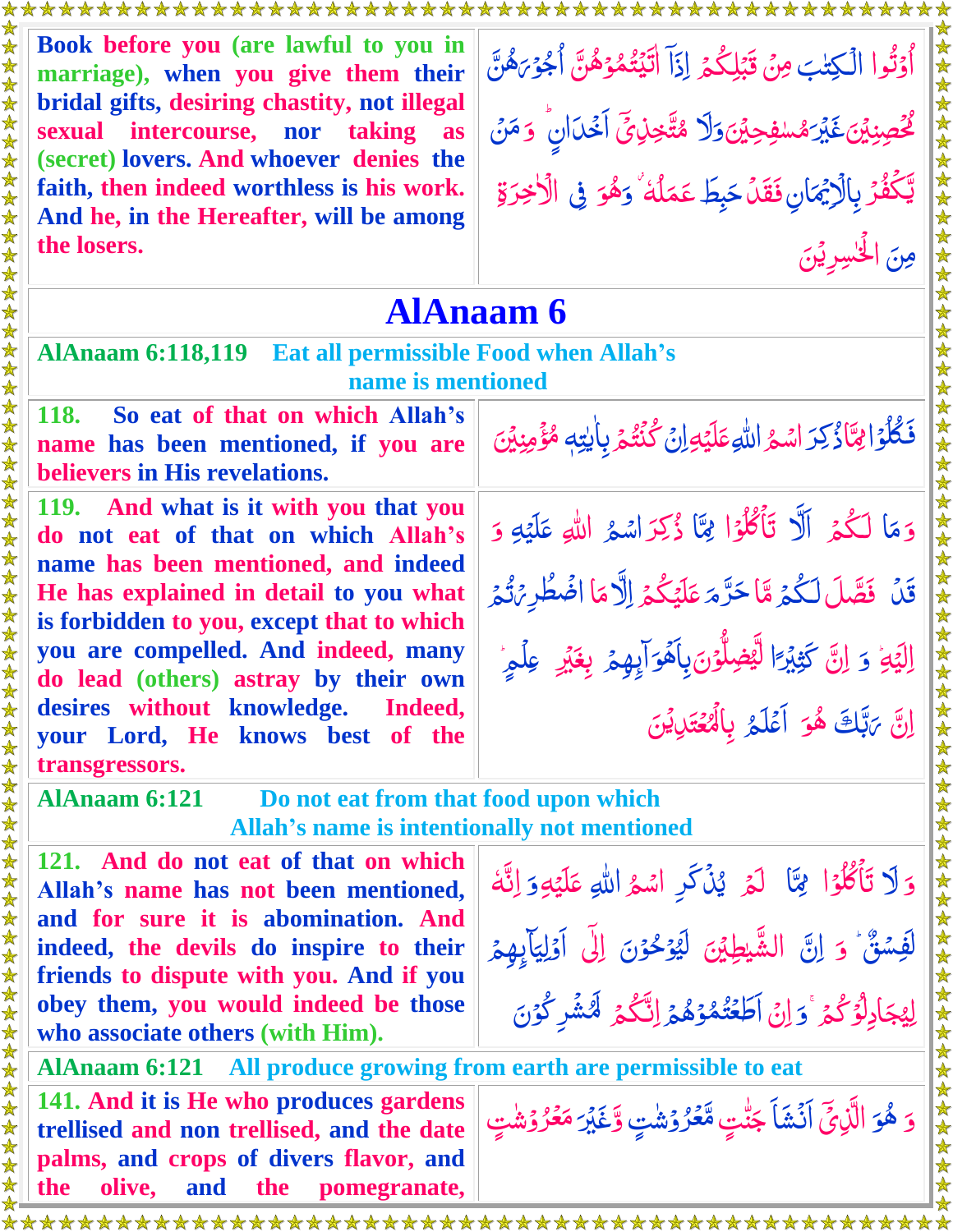| resembling and yet different (in variety<br>and taste). Eat of their fruit when they                                                                                                                                                  | وَّالتَّخَلَ وَالزَّمَّ عَ فَخْتَلِفًا أَكْلُهُ وَ الزَّيْتُوْنَ وَ الزُّمَّانَ   |  |
|---------------------------------------------------------------------------------------------------------------------------------------------------------------------------------------------------------------------------------------|-----------------------------------------------------------------------------------|--|
| bear fruits, and pay its due on the day<br>of its harvest, and waste not by excess.                                                                                                                                                   | مُتَشَابِهَا وَّ غَيْرَ مُتَشْبِهٍ ۚ ݣُلُوۡ! مِنۡ ثَمَرِمَ إِذَآ أَثۡمَرَ وَ      |  |
| Indeed, He does not love those who are<br>extravagant.                                                                                                                                                                                | الْنُوۡا حَقَّهٗ يَوۡمَ حَصَادِم ۖ وَ لَا تُسۡرِفُوۡا ۙ لِنَّهٗ لَا يُجِبُّ       |  |
|                                                                                                                                                                                                                                       | الثشرفين                                                                          |  |
| <b>AlAnaam 6:142-144 Domesticated cattle of four kinds</b><br>(eight pairs) are permissible to eat                                                                                                                                    |                                                                                   |  |
| 142. And of the cattle are carriers (for<br>burdens), and for slaughter. Eat of that                                                                                                                                                  | وَمِنَ الْأَنْعَامِ حَمْوْلَةً وَ فَرْشًا ݣُلُوْامِيًّا يَرَوَّكُمُ اللَّهُ       |  |
| which Allah has bestowed upon you,<br>and do not follow the footsteps of the<br>devil. Surely he is an open enemy to you.                                                                                                             | وَلَاتَتَّبِعُوْا حُطُوتِ الشَّيْطٰنِ ۚ إِنَّهَ لَكُمَ عَلُوٌّ مُّبِيَّنٌ         |  |
| 143. Eight pairs. Of the sheep twain<br>(male and female), and of the goats<br>twain (male and female).                                                                                                                               | شَمْنِيَةَ أَزْوجٍ ۚ قِنَ الضَّأَنِ اثْنَيْنِ وَمِنَ الْمَعۡزِ اثْنَيۡنِ ۚ        |  |
| 144. And of the camels twain (male and<br>female), and of the oxen twain (male<br>and female).                                                                                                                                        | وَمِنَ الْإِبِلِ اثْنَيْنِ وَمِنَ الْبَقَرِ اثْنَيْنِ                             |  |
| $\blacklozenge$<br>AlAnaam 6:145 All edible things are permitted to eat except four items<br>女女女女女女女女女女女女女女女女女女女女女女女女<br>as listed in this aayat - carrion, blood, swine and any<br>edible item immolated to someone other than Allah |                                                                                   |  |
| 145. Say: "I do not find in that which<br>is revealed to me anything forbidden to                                                                                                                                                     | قُل لَآ اَجِنُ فِيَ مَآ أَوۡجِيَ ۚ إِلَيَّٱ مُحَدَّمًا عَلَىٰ طَاعِمٍ             |  |
| an eater that he eats it, except that it be<br>carrion, or blood poured forth, or swine<br>flesh, for that indeed is unclean, or the                                                                                                  | يَّطْعَمُكَ إِلَّا آنَ يَّكُوۡنَ مَيۡتَةً أَوۡ دَمَا مَّسۡفُوۡكَا                 |  |
| abomination which was immolated to<br>other than Allah. Then whosoever is                                                                                                                                                             | آؤَ لَحُمَ خِنَّزِيْرٍ فَإِنَّهْ بِجُسٌّ آوَفِسُقَّا أُهِلَّ لِغَيْرِ اللّهِ بِهِ |  |
| forced<br>without<br>$\mathbf{by}$<br>necessity,<br>disobedience<br>exceeding,<br>then<br>nor<br>certainly your Lord is Oft Forgiving,                                                                                                | ْ فَمَنِ اضُطُرَّ غَيْرَ بَاغِ وَّلَا عَادٍ فَإِنَّ يَبَّلُكَ غَفُوْرٌ            |  |
| <b>Most Merciful."</b>                                                                                                                                                                                                                |                                                                                   |  |
| <b>AnNahal 16</b>                                                                                                                                                                                                                     |                                                                                   |  |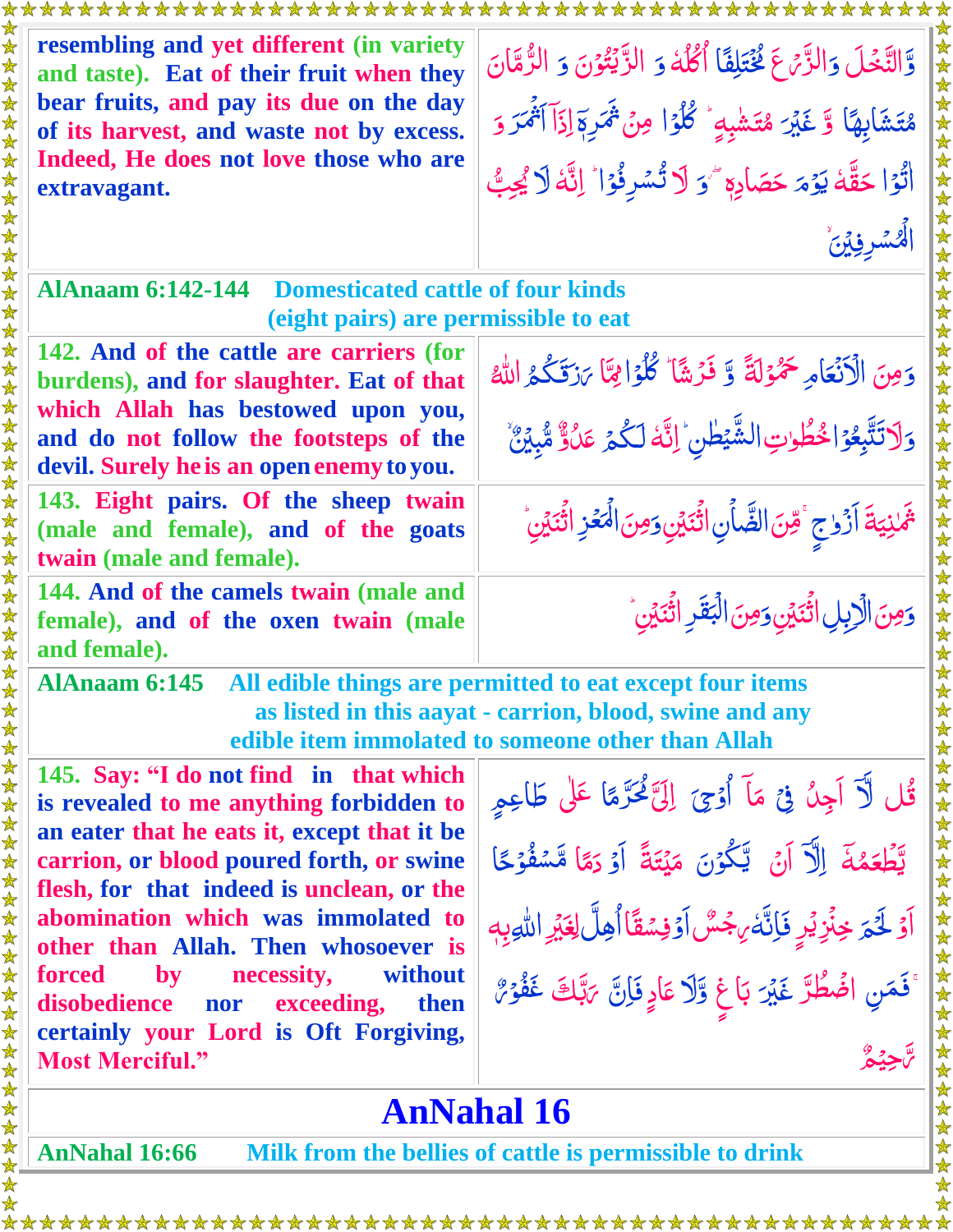| وَ إِنَّ لَكُمۡ فِى الۡكَنۡعَامِ لَعِبۡرَةً ۚ تُّسۡقِيۡكُمۡ يِّبَآ فِىۡ بُطُوۡنِهٖ<br><i>ۄڹ</i> ۢٛڹؽڹۘڡ۬ۯٙٮؾٟ۫ۊۜ <sub>ۮ</sub> ۄٟڵڹۜڹ <sub>ٙ</sub> ٲڂٵڶؚڞٙٳڛؘٳۧؠؚۼؘٲڵؚڵۺ۠ڔۣڹؽٙؽ                                                                                                         |  |  |
|----------------------------------------------------------------------------------------------------------------------------------------------------------------------------------------------------------------------------------------------------------------------------------------|--|--|
| وَمِنْ ثَمَرْتِ النَّخِيْلِ وَ الْأَعْنَابِ تَتَّخِنُّوْنَ مِنْهُ سَكَرًا<br>وَّ يِنْ قَا حَسَنًا ۚ إِنَّ فِي ذٰلِكَ لَآيَةً لِقَوۡمِ يَعۡقِلُوۡنَ                                                                                                                                     |  |  |
| AnNahal 16:68,69 Honey from the bellies of bees is permissible to drink                                                                                                                                                                                                                |  |  |
| وَ أَوْلَى يَابُّكَ إِلَى النَّحْلِ أَنِ اتَّخِلِكَنَّ مِنَ الْجِبَالِ<br>كِيْوْتَاوْمِنَ الشَّجَرِ وَ مِمَّا يَعْرِشُوْنَ                                                                                                                                                             |  |  |
| ثُمَّ كُلِّ مِنْ كُلِّ الثَّمَرٰتِ فَاسْلُكِيَّ سُبُلَ يَبِّكِ ذُلُلاً ۖ<br>يَخْرُجُ مِنْ بُطُوْهُا شَرَابٌ تَّخْتَلِفٌ ٱلْوَنُّهُ فِيۡهِ شِفَآءٌ                                                                                                                                      |  |  |
| ڵۣڵؾۜ <u>ٵڛؘؖٳڹٙ؋۬</u> ڒڸڰڶٲؾڐؐڵؚڡٓۏٙڡۭؠؾۜڠؘػؖۯۏڹ<br>Certainly, in this is a sure sign for a<br>people who give thought.<br>女女女女女女女女女女女女女女女女女女女女女女女女女<br>AnNahal 16:114,115,116 Allah decides what is halal and what is haram, not people<br>114. Then eat of what Allah<br><b>has</b> |  |  |
| فَكُلُوۡا مِّمَا يَزَقَكُمُ اللَّهُ حَلْلاً طَيِّبَا ۚ وَ اشۡكُرُوۡا<br>نِعَمَتَ اللَّهِ إِنْ كُنْتُمُ إِيَّاهُ تَعْبُلُوْنَ                                                                                                                                                           |  |  |
| 女女女女女女女女女女女女女女女女女女女女女女女女女女<br>اِتَّمَا حَرَّمَ عَلَيْكُمُ الْمَيْتَةَوَاللَّهَ وَلَحَمَّ الْخِنْزِيْرِ ۚ وَ مَآ<br>أُهِلَّ لِغَيْرِ اللهِ بِهِ ۚ فَمَنِ اضْطُرَّ غَيْرَ بَاغِ وَّلَا عَادٍ<br>فَإِنَّ اللَّهَ غَفُوَمُّ مَّ حِيْمٌ                                                     |  |  |
| وَلَاتَقُوْلُوَالِهَاتَصِفُ اَلَسِنَتُكُمُ الْكَرِبَ هٰذَا حَلَّلٌ وَّ                                                                                                                                                                                                                 |  |  |
|                                                                                                                                                                                                                                                                                        |  |  |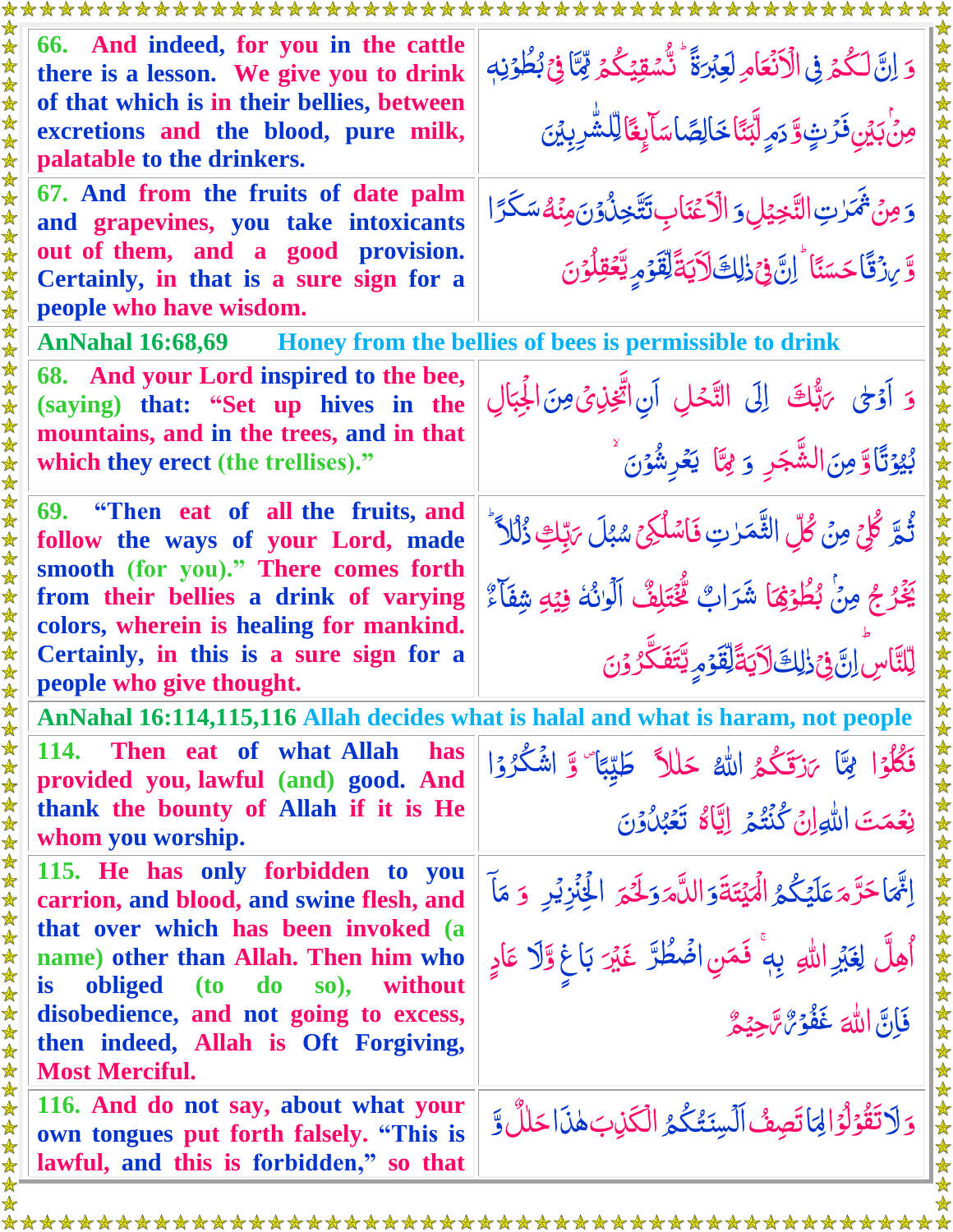| you invent against Allah a lie. Indeed,<br>those who invent against Allah a lie                                       | هٰذَا حَرَاهٌ لِتَفۡتَرُوۡا عَلَى اللَّهِ الْكَٰذِبَ ۚ إِنَّ الَّذِيۡنَ          |  |
|-----------------------------------------------------------------------------------------------------------------------|----------------------------------------------------------------------------------|--|
| will not prosper.                                                                                                     | يَفْتَرُوْنَ عَلَى اللَّهِ الْكَيْبَلَا يُفَلِحُوْنَ                             |  |
| AlHajj 22                                                                                                             |                                                                                  |  |
| AlHajj 22:27,28,30,34,36 Animal Sacrifice during Hajj                                                                 |                                                                                  |  |
| <b>Lawful to eat for yourself</b><br>and to feed distressed and needy                                                 |                                                                                  |  |
| 27. "And proclaim to mankind the<br>pilgrimage. They will come to you on                                              | وَ اَذِّنۡ فِی النَّاسِ بِالۡحَجِّ یَأۡتُوۡكَ مِجَالاً ۚ وَ ۚ عَلٰی کُلِّ        |  |
| foot and on every lean camel, they will<br>come from every deep ravine."                                              | ضَامِرِ يَّأْتِيْنَ مِنْ كُلِّ فَجَّ عَمِيْتٍ                                    |  |
| 28. That they may witness things that<br>are of benefit to them, and mention the                                      | لِّيَشَٰهَدُوۡا مَنَافِعَ لَهُمۡ وَيَذۡكُرُوا اسۡمَ اللّٰهِ فِيَٓ اَيَّامِ       |  |
| name of Allah in appointed days over<br>what He has provided for them of the<br>beast of cattle. Then eat of them and | مَّعَلْوُمْتِ عَلَى مَا يَزَقَهُمُ مِّنَ بَهِيْمَةِ الْأَنْعَامِ ۚ فَكُلُوۡ ا    |  |
| feed the distressed (and) the needy.                                                                                  | مِنْهَا وَأَطْعِمُوا الْبَابِسَ الْفَقِيْرَ                                      |  |
| 30. Thus (it is), and whoever honors<br>the sacred ordinance of Allah, then                                           | ذٰلِكَ ۚ وَمَنۡ يُّعَظِّمَ حُرُمٰتِ اللّٰهِ فَهُوَ حَبۡرٌ لَّهَٰ عِنۡلَ مَهِّبَا |  |
| that is better for him with his Lord.<br>And cattle have been made lawful for<br>you except those recited to you (as  | وَأُحِلَّتْ لَكُمُ الْأَنْعَامُ إِلَّا مَا يُتَلَىٰ عَلَيْكُمْ فَاجْتَنِبُوا     |  |
| unlawful). So avoid the un-cleanliness of<br>idols, and avoid false speech.                                           | الرِّجُسَ مِنَ الْأَوَثَانِ وَاجْتَنِبُوْا قَوْلَ الزُّوْرِ                      |  |
| 34. And for every nation have We<br>appointed a ritual, that they may                                                 | وَ لِكُلِّ أُمَّةٍ جَعَلْنَا مَنْسَكًا لِيِّنْ كُرُوا اسْمَ اللَّهِ عَلَى مَا    |  |
| mention the name of Allah over what<br>He has provided them of the beast of<br>cattle. For your god is one God, so    | مَرَتَهُمُ مِّنَٰ بَهِيْمَةِ الْأَنْعَامِرُ فَإِهْكُمُ اِلٰهٌوَّاجِلٌ فَلَةَ     |  |
| surrender unto Him. And give good<br>tidings (O Muhammad) to those who                                                | آشلِهُوۡۤا ۚ وَبَشِّرِ الۡمُخۡبِتِيۡنَ                                           |  |
| humble themselves (to Allah).                                                                                         |                                                                                  |  |
| 36. And the camels, We have appointed<br>them for you among the symbols (rites)                                       | وَ الْبُلُنَ جَعَلْنِهَا لَكُمْ مِّنْ شَعَالِدِ اللَّهِ لَكُمْ فِيْهَا           |  |
| of Allah, in them is much good for you.<br>So mention the name of Allah over<br>them when they are lined up (for      | خَيْرٌ ثَنَ فَأَذْكُرُوا اسْمَرَ اللَّهِ عَلَيْهَا صَوَافٌ فَإِذَا               |  |